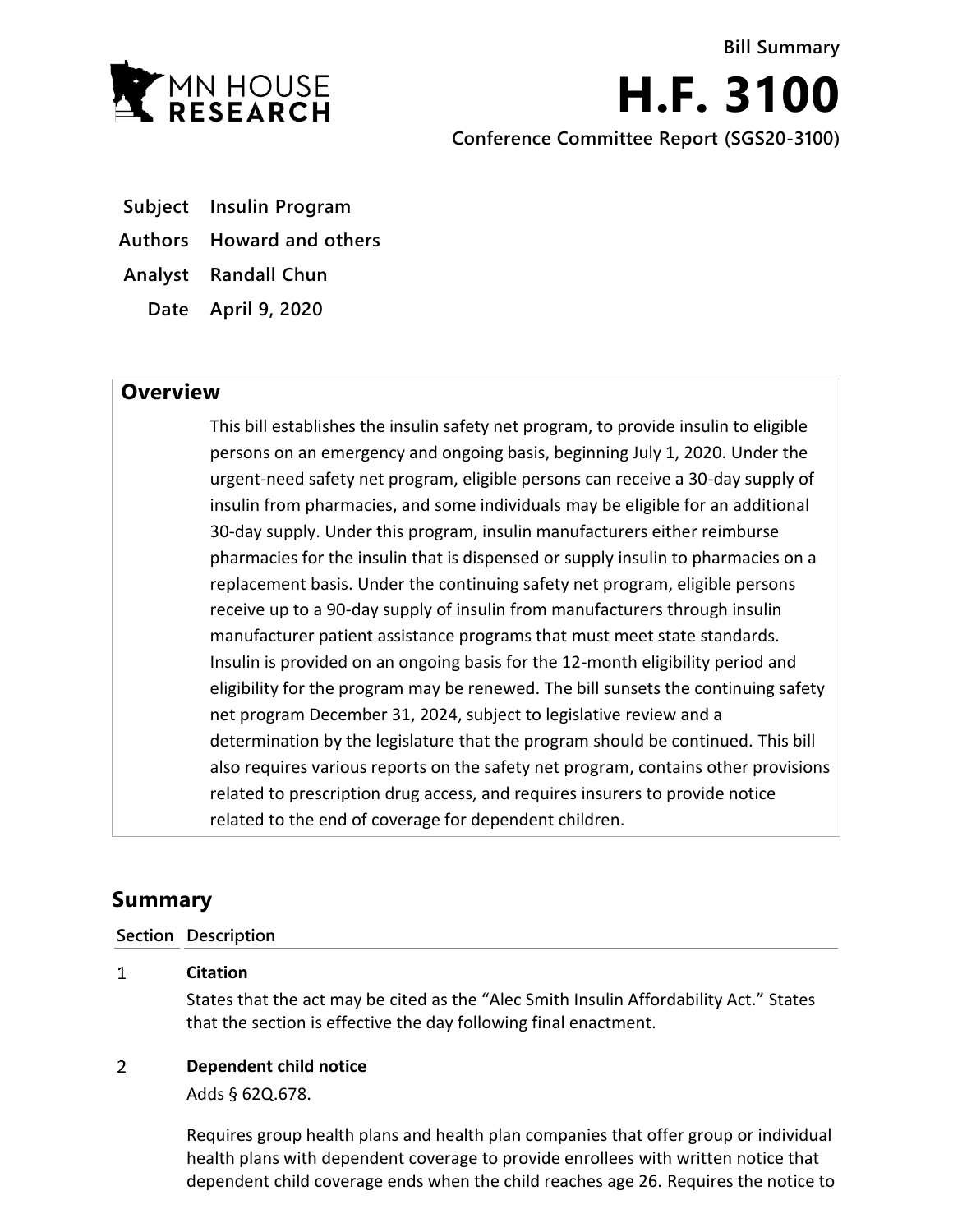be sent to the enrollee's address at least 60 days before the dependent child reaches age 26. Requires the notice to include the date on which coverage ends and information on accessing the MNsure website.

#### 3 **Information provision; sources of lower cost prescription drugs**

Amends § 151.06, subd. 6. Requires the Board of Pharmacy to include on its prescription drug cost website information on the insulin safety net program established in section 151.74, including information on how to access the program.

#### $\overline{4}$ **Insulin safety net program**

Adds § 151.74.

**Subd. 1. Establishment.** (a) Requires each manufacturer of insulin, by July 1, 2020, to establish procedures to make insulin available in accordance with the section to eligible individuals who are in urgent need of insulin or need access to an affordable insulin supply.

(b) Defines the following terms: manufacturer, MNsure, navigator, and pharmacy.

(c) Allows manufacturers with annual gross revenue of \$2 million or less from insulin sales in Minnesota to request from the Board of Pharmacy a waiver to be exempt from this section.

(d) Exempts an insulin product from this section if the wholesale acquisition cost is \$8 or less per milliliter or applicable National Council for Prescription Drug Plan billing unit, for the entire assessment time period, adjusted annually by the consumer price index.

**Subd. 2. Eligibility for urgent-need safety net program.** (a)To be eligible for an urgent need supply of insulin, requires an individual to attest to:

(1) being a Minnesota resident;

(2) not being enrolled in MA or MinnesotaCare;

(3) not being enrolled in drug coverage that limits cost-sharing (including copayments, deductibles, or coinsurance) for a 30-day supply of insulin to \$75 or less, regardless of the type or amount of insulin;

(4) not having received an urgent-need supply of insulin within the previous 12 months, unless authorized by subdivision 9; and

(5) being in urgent need of insulin.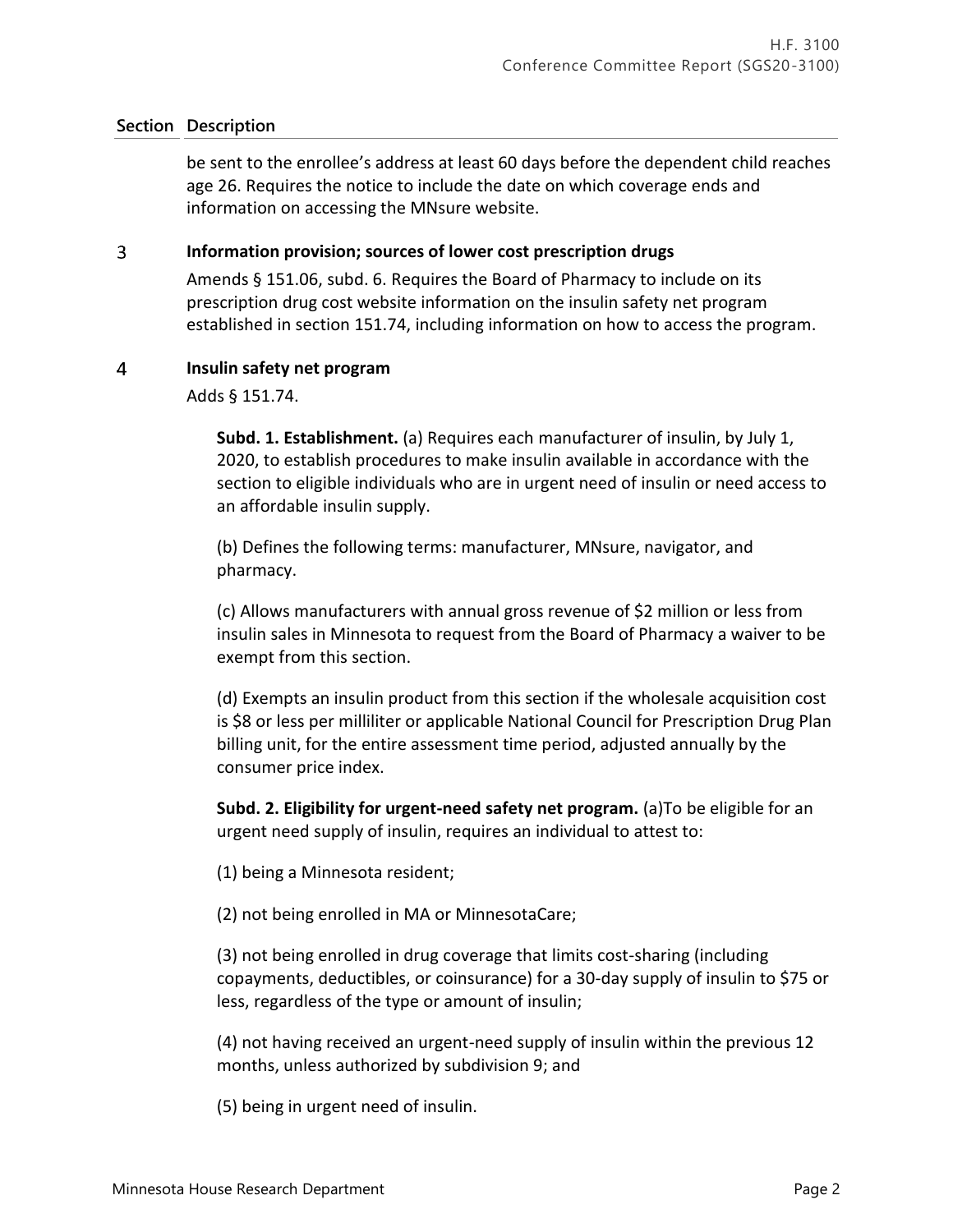(b) Defines "urgent need of insulin" as having less than a seven-day supply of insulin readily available, and needing insulin to avoid the likelihood of suffering significant health consequences.

**Subd. 3. Access to urgent-need insulin.** (a) Requires MNsure to develop an application form for individuals in urgent need of insulin, that asks the individual to attest to the eligibility requirements and is accessible through the MNsure website. Also requires MNsure to make the form available to pharmacies and specified health providers. States that individuals, by submitting a completed, signed, and dated application to a pharmacy, attest that the information in the application is correct.

(b) Provides that individuals in urgent need of insulin may present a completed, signed, and dated application form to a pharmacy. Also requires individuals to: (1) have a valid prescription; and (2) present the pharmacist with a valid Minnesota identification card, driver's license, or permit, indicating Minnesota residency (with the parent or legal guardian being required to provide proof of residency for persons under age 18).

(c) Requires pharmacists, upon receipt of the application, to dispense a 30-day supply of the prescribed insulin, and to notify the prescriber no later than 72 hours after the insulin is dispensed.

(d) Provides that the pharmacy may submit claims for insulin dispensed to the manufacturer or manufacturer's vendor, that are in accordance with the National Council for Prescription Drug Program standards for electronic claims processing, unless the manufacturer agrees to send the pharmacy a replacement supply for the insulin dispensed. Requires claims to be reimbursed in an amount that covers the pharmacy's acquisition cost.

(e) Allows the pharmacy to collect a copayment from the individual, not to exceed \$35 for the 30-day supply of insulin.

(f) Requires the pharmacy to provide each individual with the information sheet developed by the Board of Pharmacy under subdivision 7 and a list of trained navigators for the individual to contact for assistance in accessing specified ongoing insulin coverage options.

(g) Requires the pharmacist to retain a copy of the individual's application form, for reporting and auditing purposes.

Subd. 4. Continuing safety net program; general. (a) Requires each manufacturer to make a patient assistance program that meets the requirements of this section available to any individual who meets the requirements of this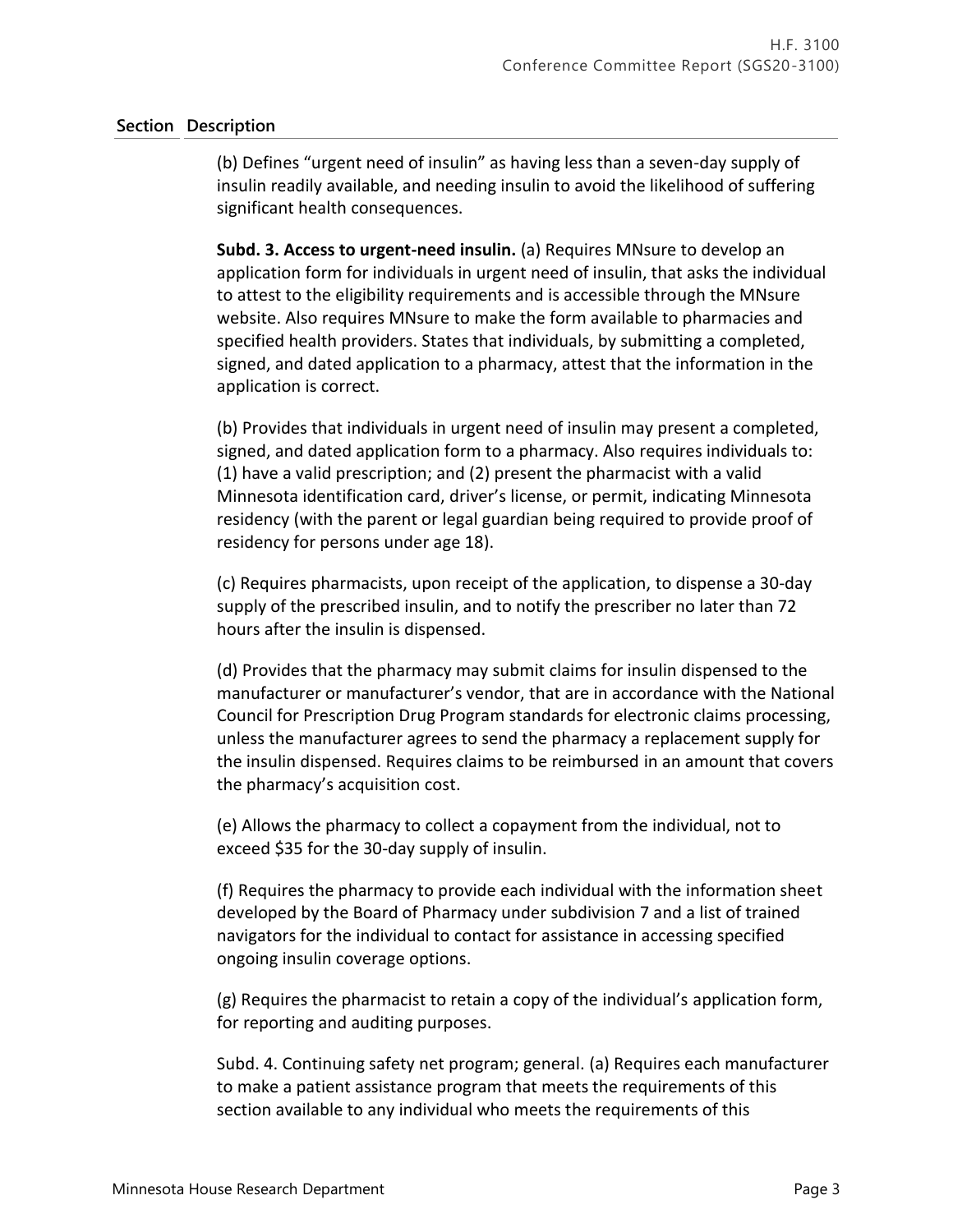subdivision. Requires the manufacturer to provide the Board of Pharmacy with information on their assistance program, including contact information for individuals to call for assistance in accessing the program.

(b) To be eligible to participate in an assistance program, requires individuals to:

(1) be a Minnesota resident with a valid Minnesota identification card, driver's license, or permit, that indicates Minnesota residency; requires the parent or legal guardian to provide proof of residency for individuals under the age of 18;

(2) have a family income equal to or less than 400 percent of the federal poverty guidelines;

(3) not be enrolled in MA or MinnesotaCare;

(4) not be eligible to receive health care through a federally funded program or receive drug benefits through the Department of Veterans Affairs; and

(5) not be enrolled in drug coverage through an individual group plan that limits cost-sharing (including copayments, deductibles, or coinsurance) for a 30-day supply of insulin to \$75 or less, regardless of the type or amount of insulin.

(c) Allows an individual enrolled in Medicare Part D to be eligible for an assistance program if the individual has spent \$1,000 on prescription drugs in the current calendar year and meets the requirements of paragraph (b), clauses (1) to (3).

(d) Allows individuals to apply for an assistance program directly to the manufacturer, through the individual's health care practitioner if the practitioner participates, or through contacting a trained navigator for assistance.

**Subd. 5. Continuing safety net program; manufacturer's responsibilities.** (a) Upon receipt of an application, requires the manufacturer to process the application and determine eligibility. Specifies requirements and timelines for processing applications and notifying applicants. Allows individuals to appeal determinations of ineligibility.

(b) Requires the manufacturer to provide individuals determined eligible with an eligibility statement or other indication of eligibility. Provides that eligibility is valid for 12 months and is renewable upon a redetermination of eligibility.

(c) Allows manufacturers to serve persons with drug coverage through an individual or group health plan through the manufacturer's copayment assistance program, if the manufacturer determines that an individual's insulin needs are better addressed through that program. Requires the manufacturer to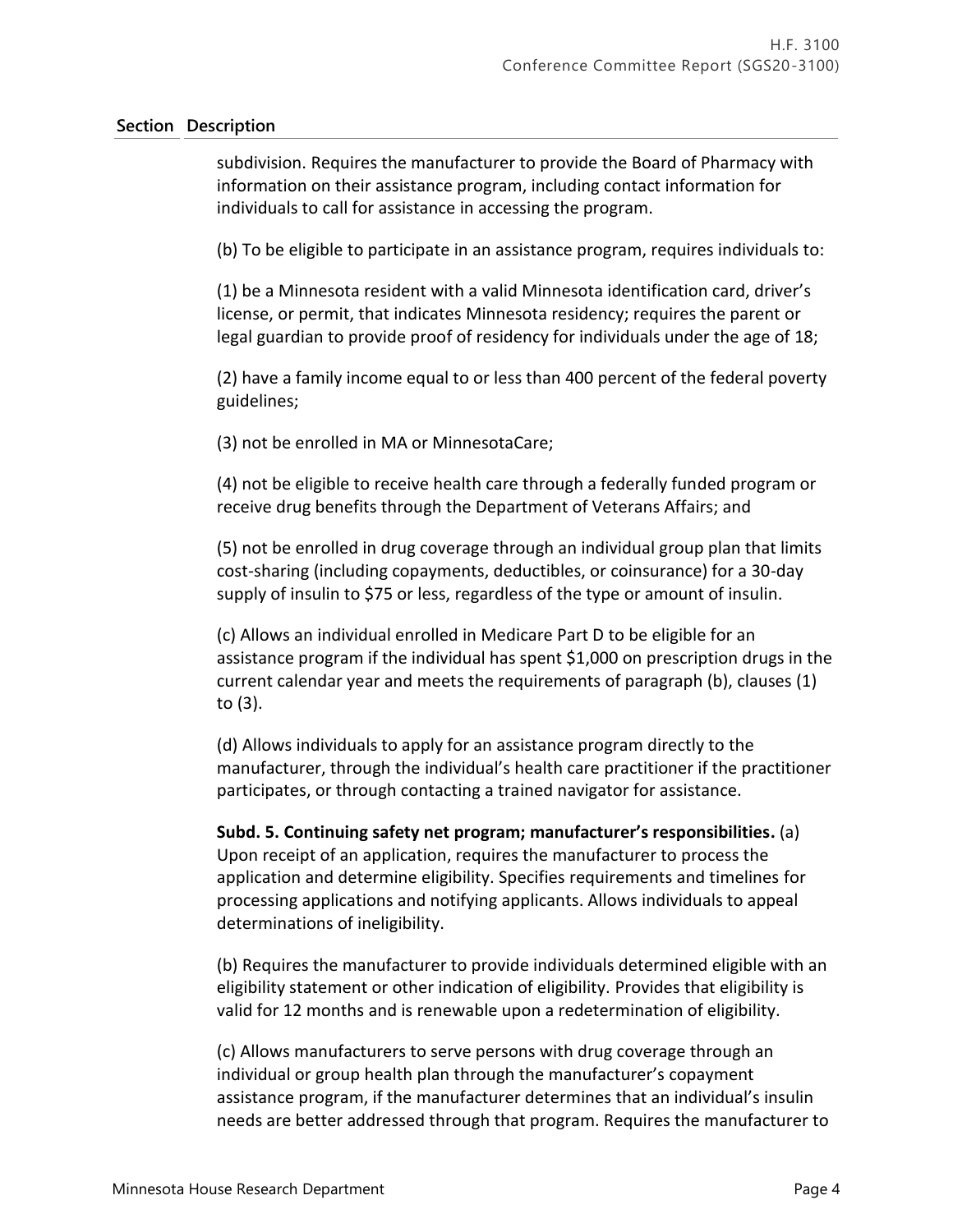inform the individual and provide the necessary coupons for submittal to a pharmacy. States that copayments cannot exceed the amount specified in subdivision 6, paragraph (e).

**Subd. 6. Continuing safety net program; process.** (a) Requires individuals to submit the statement of eligibility to a pharmacy, and requires pharmacies to then submit an order with the name of the insulin product and daily dosage amount as contained in a valid prescription to the product's manufacturer.

(b) Lists the information that a pharmacy must include with an order to the manufacturer.

(c) Requires manufacturers, upon receipt of an order and related information, to send the pharmacy a 90-day supply of the insulin, unless a lesser amount is requested, at no charge to the individual or pharmacy.

(d) Requires a pharmacy to provide the insulin to the individual at no charge, except for the allowed copayment. Prohibits a pharmacy from providing the insulin received from the manufacturer to any individual other than the individual associated with the order, and prohibits a pharmacy from seeking reimbursement for the insulin received from the manufacturer or any third-party payer.

(e) Allows the pharmacy to collect from the individual a copayment not to exceed \$50 for each 90-day supply of insulin, if the insulin is sent to the pharmacy.

(f) Allows pharmacies to submit to manufacturers reorders for additional supplies of insulin. Requires manufacturers to provide additional 90-day supplies of insulin, unless a lesser amount is requested, at no charge to the individual or pharmacy, if an individual's eligibility statement has not expired.

(g) Allows a manufacturer to send insulin directly to the individual, if the manufacturer provides a mail order service option.

**Subd. 7. Board of pharmacy and MNsure responsibilities.** (a) Requires the Board of Pharmacy to develop an information sheet to post on its website and provide this link to pharmacies and health care providers. Requires the information sheet to contain information on the urgent-need insulin safety net program, manufacturer assistance programs, and other specified information related to access to insulin.

(b) Requires the board to inform program participants about the Department of Health satisfaction survey and information on how to participate.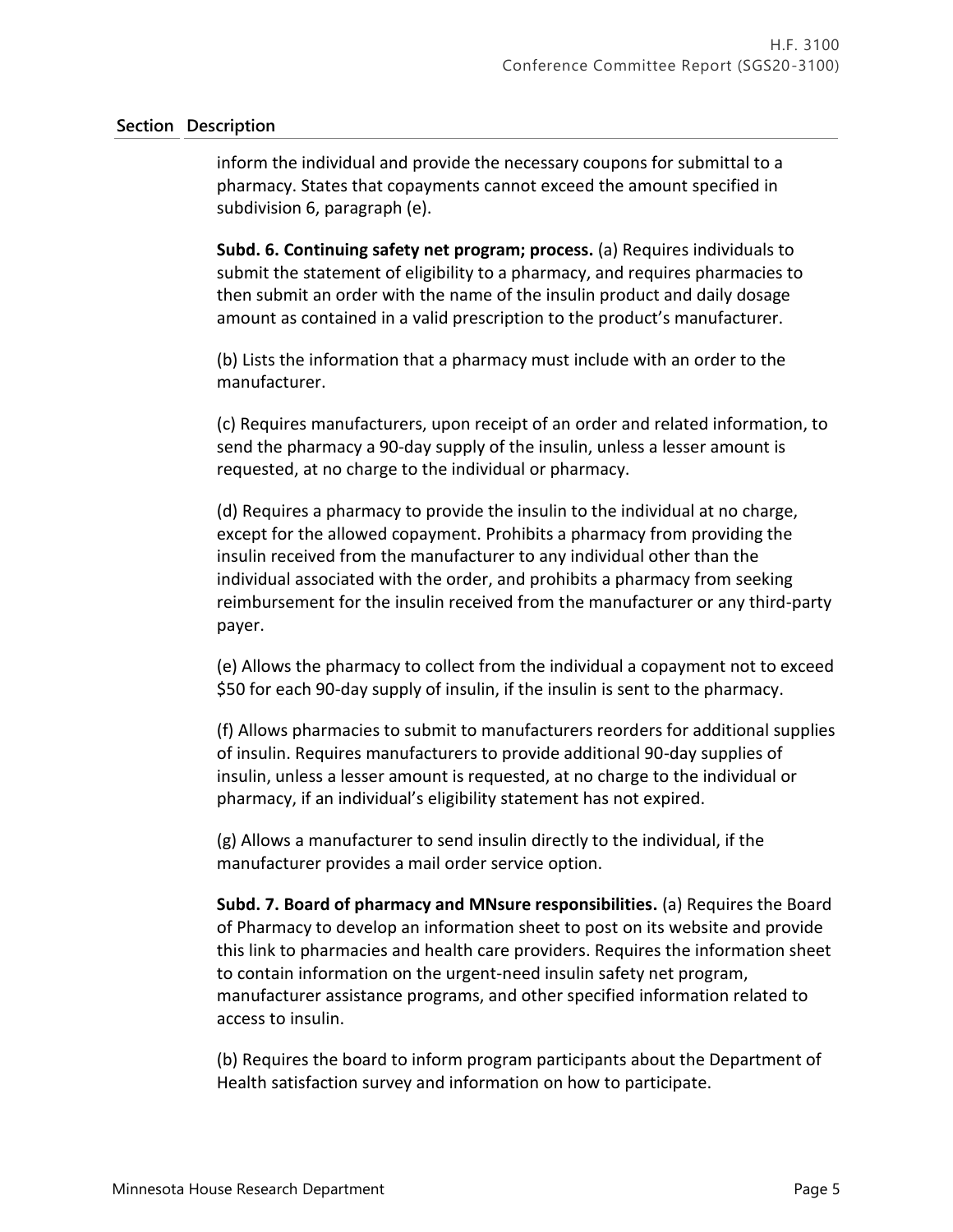(c) Requires MNsure, in consultation with the Board of Pharmacy and the commissioner of human services, to develop a training program for navigators related to assisting individuals with accessing long-term insulin options.

(d) Requires MNsure, in consultation with the Board of Pharmacy, to compile and make available a list of navigators who have completed the training program and can assist individuals in accessing affordable insulin coverage options.

(e) Requires MNsure, within the available appropriation, to pay navigators who assist an individual in accessing an insulin manufacturer's patient assistance program with a onetime application assistance bonus of no less than \$25. This payment shall not apply if a navigator receives an assistance bonus under section 62V.05, subdivision 4 or 256.962, subdivision 5.

**Subd. 8. Dispute resolution.** Allows individuals who disagree with a manufacturer's determination of eligibility to contact the Board of Pharmacy to request use of a three-person panel to review eligibility. Specifies requirements and procedures for the panel and states that a decision of the panel is final.

**Subd. 9. Additional 30-day urgent-need insulin supply.** Allows individuals to access an additional 30-day supply of urgent-need insulin if the individual: (1) has applied for MA or MinnesotaCare but has not been determined eligible or has been determined eligible but coverage has not become effective; or (2) has been determined ineligible for a manufacturer's assistance program and the individual has requested a review under subdivision 8 but the panel has not rendered a decision. Specifies related requirements.

**Subd. 10. Penalty.** (a) Allows the Board of Pharmacy to assess a manufacturer an administrative penalty of \$200,000 per month of noncompliance with the requirements of this section, with the penalty increasing to \$400,000 per month after six months, and to \$600,000 per month after one year.

(b) Provides that a manufacturer is also subject to the administrative penalties in paragraph (a) if the manufacturer fails to: (1) provide a hotline meeting certain criteria that individuals can access; and (2) list on its website the eligibility criteria for its patient assistance programs for Minnesota residents.

(c) Requires penalties to be deposited in a separate insulin assistance account in the special revenue fund.

**Subd. 11. Data.** (a) Classifies data related to individuals seeking to access urgentneed insulin or participate in a manufacturer's assistance program as private data, and prohibits retention of this data for longer than ten years.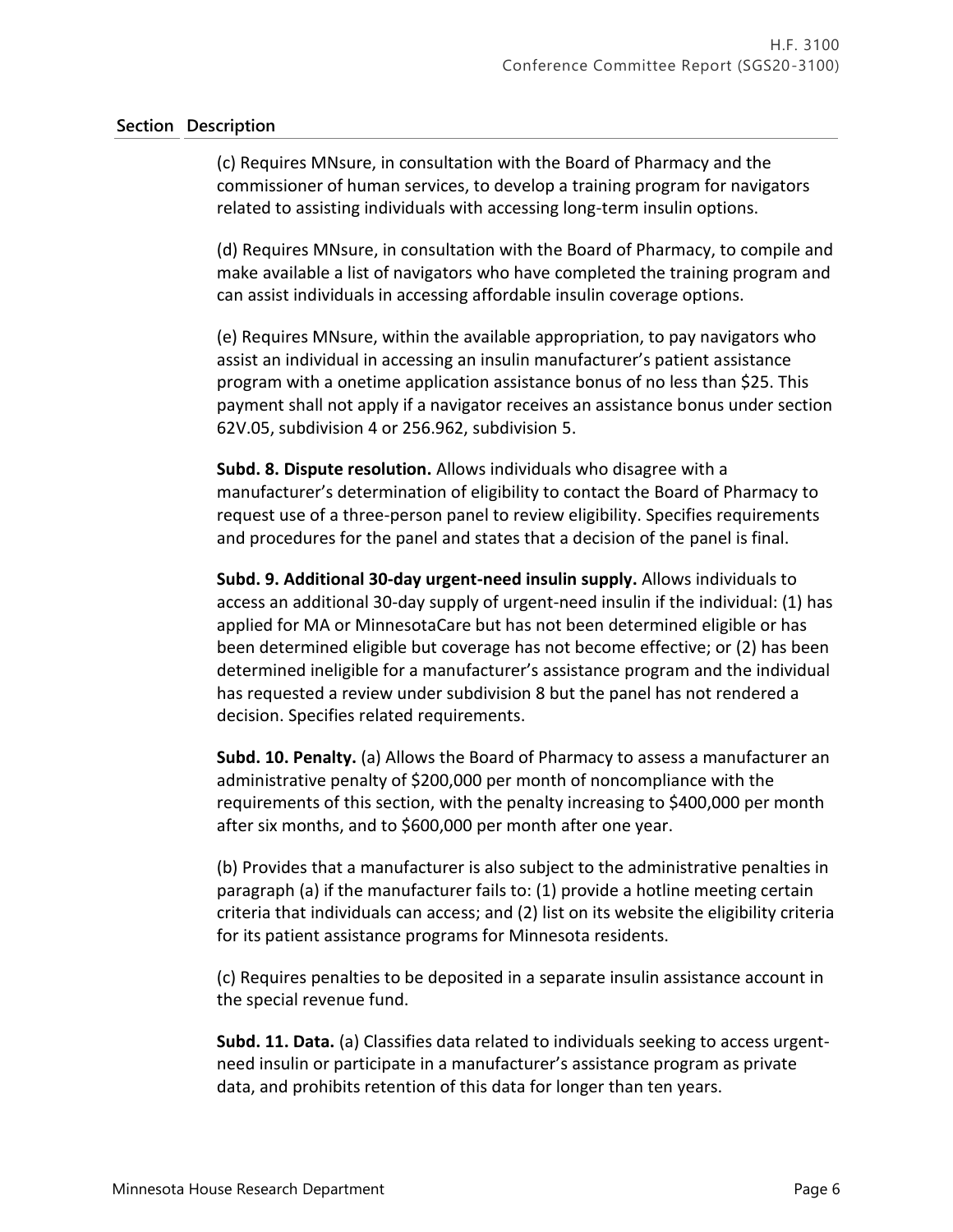(b) Requires a manufacturer to maintain the privacy of data received from individuals and prohibits selling, sharing, or disseminating the data unless required under this section or the individual has provided signed authorization.

**Subd. 12. State and federal antikickback provisions.** (a) Provides liability from the state antikickback law for persons or entities participating in or administering the insulin safety net program.

(b) Prohibits persons or entities from requesting or seeking, or causing another to request or seek, reimbursement or compensation for which payment may be made under a federal health care program.

**Subd. 13. Reports.** (a) By February 15 of each year, beginning February 15, 2021, requires manufacturers to report to the Board of Pharmacy on: (1) the number of Minnesota residents who accessed and received insulin on a urgent-need basis in the preceding calendar year; (2) the number of Minnesota residents participating in the manufacturer's patient assistance program in the preceding calendar year, including the number of persons determined ineligible; and (3) the value of the insulin provided under clauses (1) and (2).

(b) By March 15 of each year, beginning March 15, 2021, requires the Board of Pharmacy to submit the information reported under paragraph (a) to the legislature, and to include in this report information on administrative penalties assessed.

**Subd. 14. Program review; legislative auditor.** (a) Requests the legislative auditor to conduct a program review to determine whether manufacturers are meeting their responsibilities under this section and whether the training program for navigators is adequate and accessible and there is a sufficient number of trained navigators.

(b) Allows the legislative auditor to access application forms retained by pharmacies, to determine whether urgent-need insulin is being dispensed according to this section.

**Subd. 15. Program satisfaction; surveys.** Requires the commissioner of health, in consultation with the Board of Pharmacy and individuals who are insulindependent, to survey individuals and pharmacies participating in the urgent-need and manufacturer assistance programs, on specified aspects of program satisfaction. Allows the commissioner to contract with a nonprofit entity to develop and conduct the survey and evaluate results. Requires the commissioner to report results to the legislature by January 15, 2022.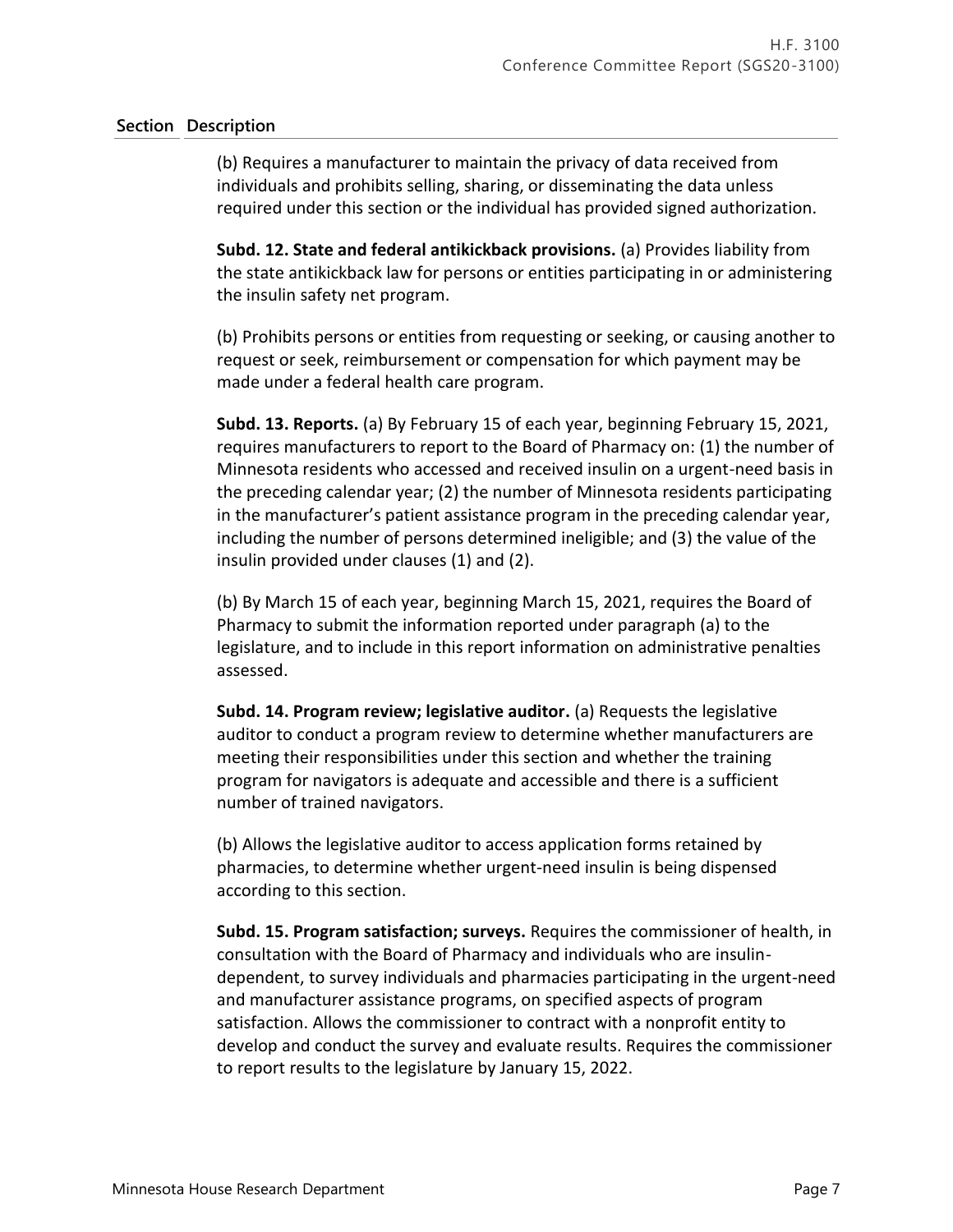**Subd. 16. Legislative review; sunset.** (a) Requires the legislature to review reports from the Board of Pharmacy under subd. 13, paragraph (b), the legislative auditor under subd. 14, the commissioner of health under subd. 15, paragraph (e), and other relevant information on the cost, access, and affordability of insulin, and make a determination on whether there is a need to continue the long-term safety net program described in subdivisions 4 to 6 to ensure Minnesota residents have access to affordable emergency and long-term insulin, or whether the market has sufficiently changed to where continuation is not needed past December 31, 2024, or whether there are more appropriate options available to ensure access to affordable insulin.

(b) States that subdivision 4 to 6, 8, and 9 expire December 31, 2024, unless the legislature affirmatively determines the need for continuation of the long-term safety net program described in subdivisions 4 to 6.

States that this section is effective the day following final enactment.

#### 5 **Information provision; pharmaceutical assistance program**

Amends § 214.122. Requires the boards of medical practice and nursing to ensure that licensees are provided with information on the insulin safety net program and a link to the Board of Pharmacy's information sheet on how patients can apply for the program.

#### 6 **Public awareness campaign**

Requires the MNsure board to conduct a public awareness campaign related to the insulin safety net program, including how to access insulin if an individual is in urgent need, and the availability of insulin manufacturer patient assistance programs. States that this section is effective the day following final enactment.

#### $\overline{7}$ **Severability**

Provides a severability clause. States that this section is effective the day following final enactment.

#### 8 **Appropriation**

(a) Appropriates \$297,000 in fiscal year 2020 from the health care access fund to the MNsure board, with \$108,000 of this amount to train navigators and \$189,000 to provide application assistance bonus payments. States that is a onetime appropriation available until December 31, 2024.

(b) Appropriates \$250,000 in fiscal year 2020 from the health care access fund to the MNsure board for a public awareness campaign. States that this is a onetime appropriation available until December 31, 2024.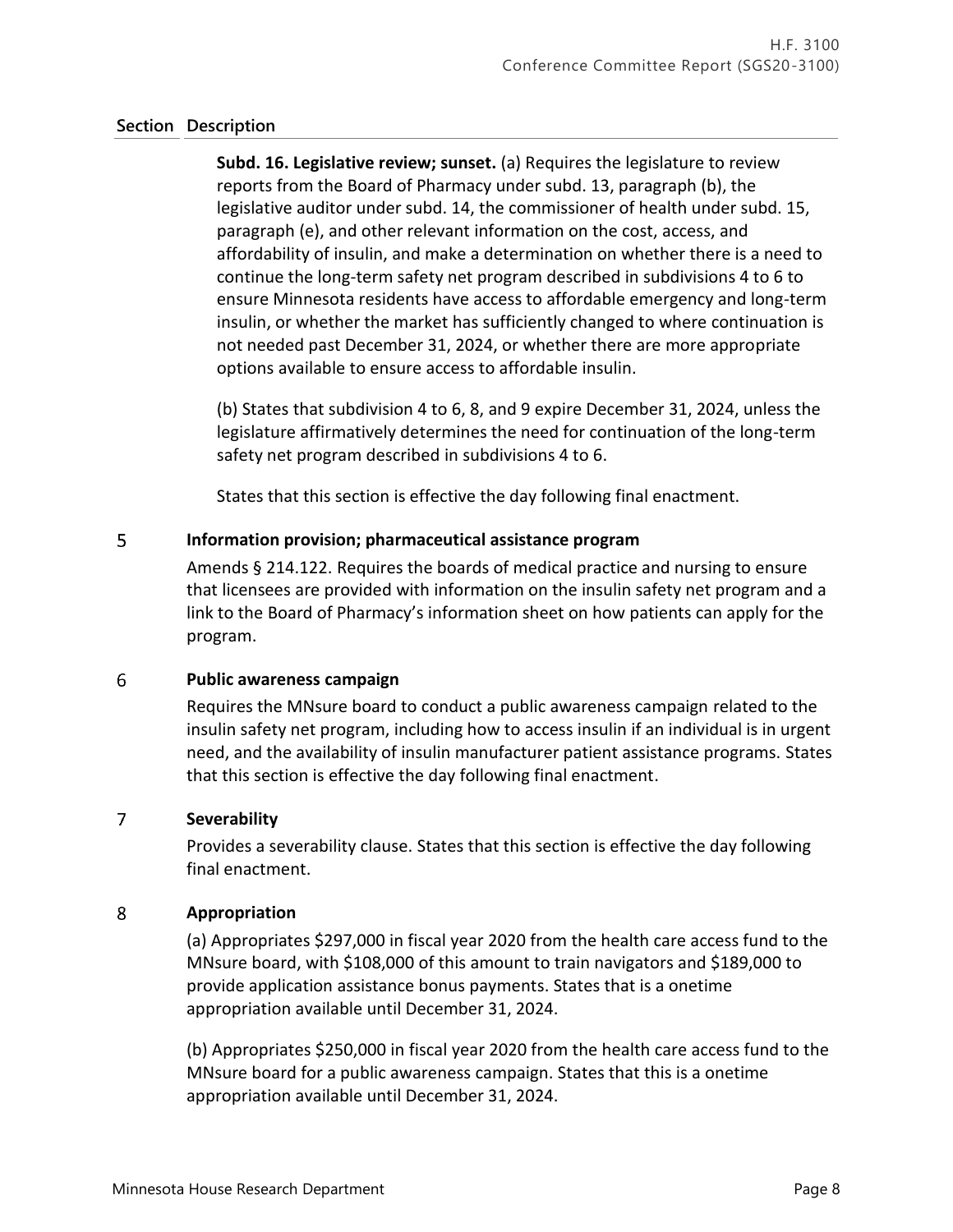(c) Appropriates \$76,000 in fiscal year 2021 from the health care access fund to the Board of Pharmacy to implement the insulin safety net program. Specifies the base as \$76,000 per year for fiscal years 2022 through 2024, \$38,000 in fiscal year 2025, and \$0 in fiscal year 2026.

(d) Appropriates \$136,000 in fiscal year 2021 from the health care access fund to the commissioner of health to implement the program satisfaction survey. Specifies the base as \$80,000 in fiscal year 2022 and \$0 in fiscal year 2023. States that this is a onetime appropriation.

States that this section is effective the day following final enactment.